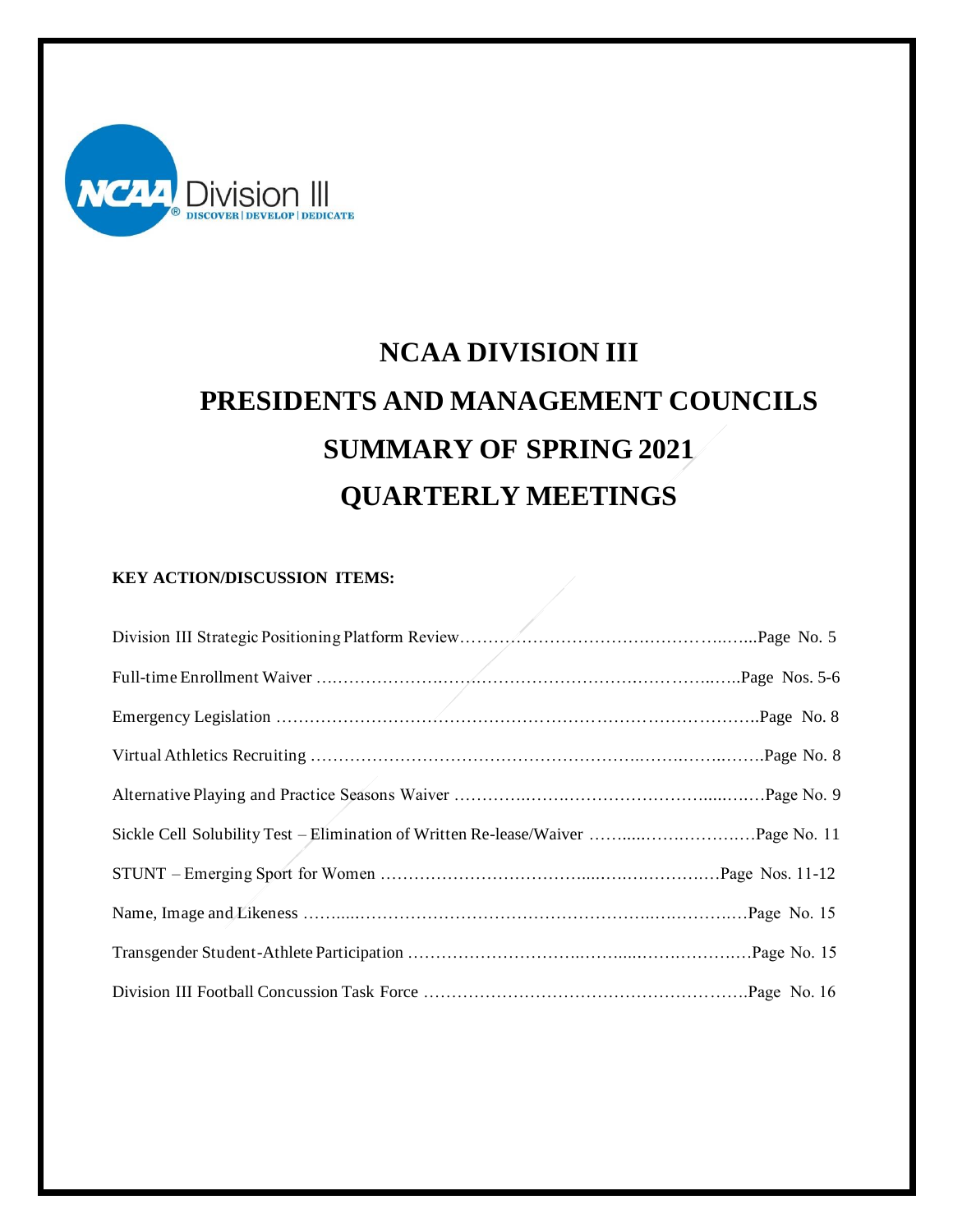$\overline{\phantom{a}}$ 

| <b>Division III Management Council</b>           | <b>Division III Presidents Council</b>         |
|--------------------------------------------------|------------------------------------------------|
| April 12-13, 2021                                | April 28, 2021                                 |
| <b>Virtual</b>                                   | <b>Virtual</b>                                 |
| <b>ATTENDEES</b>                                 | <b>ATTENDEES</b>                               |
| Madeira Alexander, Salisbury University, SAAC    | Teresa Amott, Knox College                     |
| representative                                   | Katherine (Kate) Conway-Turner, Buffalo State, |
| Cheryl Aaron, Wentworth Institute of Technol-    | State University of New York                   |
| ogy                                              | Mary-Beth Cooper, Springfield                  |
| Stephen Briggs, Berry College                    | College                                        |
| Charles (Chuck) Brown, Pennsylvania State Uni-   | Sean Decatur, Kenyon College                   |
| versity Erie, the Behrend                        | Jason Fein, Bates College [MC chair]           |
| Gerard Bryant, John Jay College of Criminal Jus- | Davie Jane Gilmour, Pennsylvania College of    |
| tice                                             | Technology                                     |
| Kate Corcoran, Cabrini University                | Troy Hammond, North Central College [vice-     |
| Tom DiCamillo, State University of New York      | chair]                                         |
| <b>Athletic Conference</b>                       | Sue Hasseler, Muskingum University             |
| Jason Fein, Bates College [chair]                | Robert Lindgren, Randolph-Macon College        |
| Sarah Feyerherm, Washington                      | Richanne Mankey, Defiance College              |
| College (Maryland)                               | Fayneese Miller, Hamline University [chair]    |
| Troy Hammond, North Central College [PC          | Michelle Morgan, John Carroll University [MC   |
| vice-chair]                                      | vice chair]                                    |
| Matt Hill, University of Northwestern - St. Paul | Kathleen Murray, Whitman College               |
| Angela Marin, University of Texas Dallas         | Troy Paino, University of Mary Washington      |
| Lori Mazza, Western Connecticut State Univer-    | Frank Sanchez, Rhode Island College            |
| sity                                             | James Schmidt, University of Wisconsin, Eau    |
| Scott McGuinness, Washington and Jefferson       | Claire                                         |
| College                                          | Kent Trachte, Lycoming College                 |
| Fayneese Miller, Hamline University [PC chair]   |                                                |
| Betsy Mitchell, California Institute of Technol- |                                                |
| ogy                                              |                                                |
| Michelle Morgan, John Carroll                    |                                                |
| University [vice chair]                          |                                                |
| Jack Mulvihill, St. John Fisher College, SAAC    |                                                |
| representative                                   |                                                |
| Holly Sheilley, Transylvania University          |                                                |
| Dennis Shields, University of                    |                                                |
| Wisconsin, Platteville                           |                                                |
| Bill Stiles, Alvernia University                 |                                                |
| Michelle Walsh, Vassar College                   |                                                |
| Lawrence Ward, Babson College                    |                                                |
| <b>ABSENTEES</b>                                 | <b>ABSENTEES</b>                               |
| None                                             | Rich Dunsworth, University of the Ozarks       |
|                                                  | Tiffany Franks, Averett University             |
|                                                  | Jim Troha, Juniata College                     |
| <b>OTHER PARTICIPANTS</b>                        | <b>OTHER PARTICIPANTS</b>                      |
| Mark Aiken, NCAA                                 | Mark Aiken, NCAA                               |
| Amanda Conklin, NCAA                             | Mark Emmert, NCAA president                    |
| Mark Emmert, NCAA president                      | Jarett Gerald, NCAA                            |
| Jarett Gerald, NCAA                              | Brian Hainline, NCAA                           |
| Brian Hainline, NCAA                             | Eric Hartung, NCAA                             |
| Eric Hartung, NCAA                               | Louise McCleary, NCAA                          |
| Jessica Kerr, NCAA                               | Jeff Myers, NCAA                               |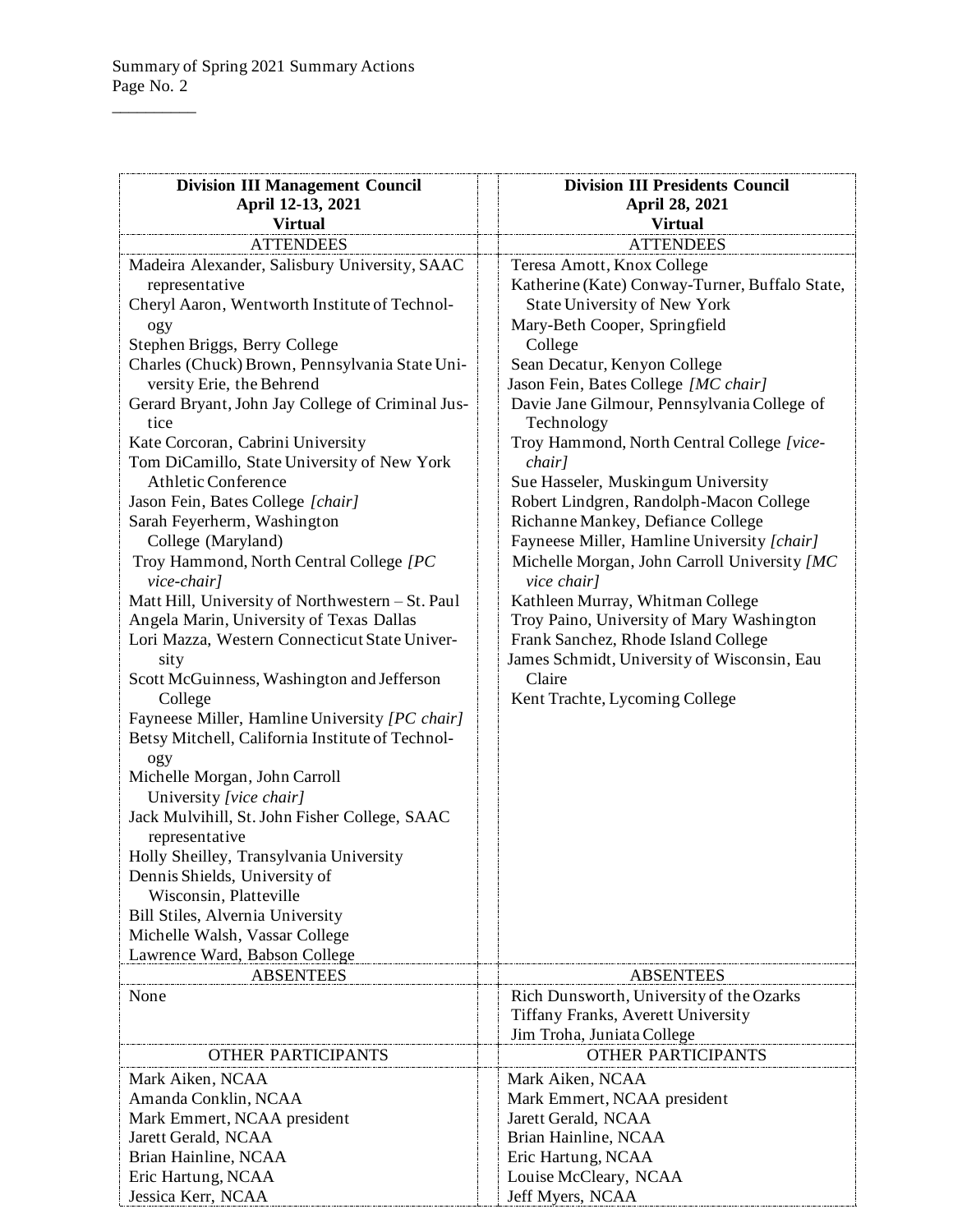| <b>OTHER PARTICIPANTS, cont</b> | <b>OTHER PARTIPANTS, cont</b> |
|---------------------------------|-------------------------------|
| Louise McCleary, NCAA           |                               |
| Jeff Myers, NCAA                | John Parsons, NCAA            |
| John Parsons, NCAA              | Laura Peterson, NCAA          |
| Laura Peterson, NCAA            | Greg Pottorff, NCAA           |
| Bill Regan, NCAA                | Bill Regan, NCAA              |
| Donald Remy, NCAA               | Donald Remy, NCAA             |
| Rachel Seewald, NCAA            | Adam Skaggs, NCAA             |
| Adam Skaggs, NCAA               | Ali Spungen, NCAA             |
| Ali Spungen, NCAA               | Jeremey Villanueva, NCAA      |
| Rachel Stern, NCAA              |                               |
| Cari Van Senus, NCAA            |                               |
| Jeremy Villanueva, NCAA         |                               |
| Jessica Wagner, NCAA            |                               |
|                                 |                               |

[Note: This summary reflects only actions (formal votes or "sense of meeting") in accordance with the established policy governing minutes of all NCAA entities. The only discussion included is that ordered by the chair or a member of the group.]

#### *1. WELCOME AND ANNOUNCEMENTS.*

April 12-13 Management Council. The virtual meeting was called to order at 10:02 a.m. (EST), by the chair, Jason Fein. The chair welcomed the Council, recognized its newest member, Lawrence Ward, and reviewed the agenda.

April 28 Presidents Council. The virtual meeting was called to order at 12:01 p.m. (EST) by the chair, President Fayneese Miller. The chair acknowledged the first meeting for Presidents Decatur and Hasseler.

#### *2. REVIEW OF RECORDS OF PREVIOUS MEETINGS.*

#### **a. Management Council Meetings – January 12 and 15, 2021.**

Management Council. The Management Council approved the summary of its January 12 and 15, 2021, meetings.

Presidents Council. No action was necessary.

#### **b. Presidents Council Meeting – January 14, 2021.**

Management Council. No action was necessary.

Presidents Council. The Presidents Council approved the summary of its January 14, 2021, meeting.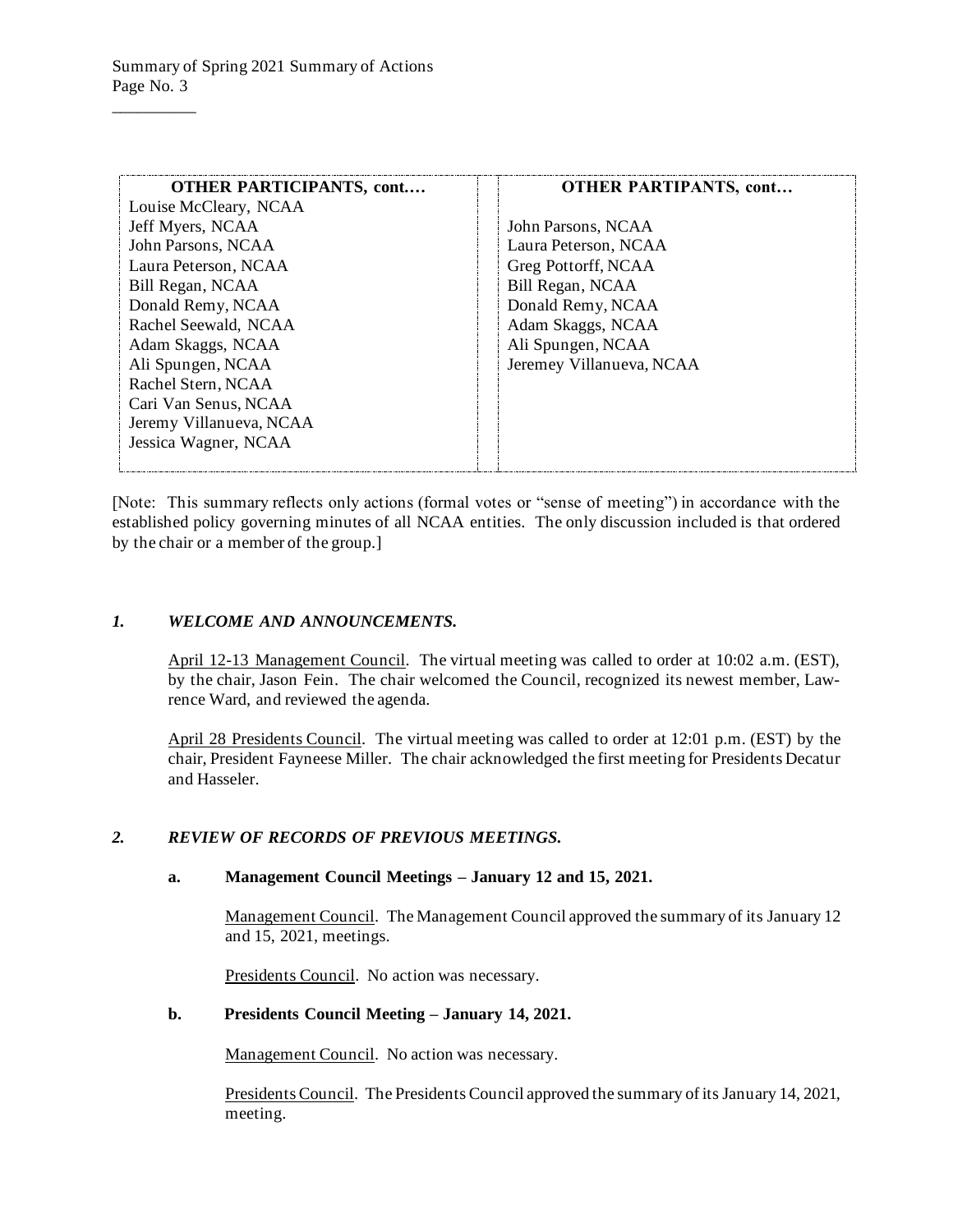#### **c. Administrative Committee Actions.**

Management Council. The Council ratified the Administrative Committee reports from the January 19, February 3, February 18, and March 1, 2021 videoconferences.

Presidents Council. The Presidents Council ratified the Administrative Committee reports from the January 19, February 3, February 18, and March 1, 2021 videoconferences.

#### *3. COMMITTEE RECOMMENDATIONS AFFECTING DIVISION III.*

**a. Division III Joint Presidents Council/Management Council Committees or Subcommittees.**

#### **(1) Convention-Planning Subcommittee.**

#### **(a) 2021 NCAA Convention Feedback.**

Management Council. The Council reviewed feedback from the 2021 Convention membership survey (321 Division III-specific responses). Notable highlights included the following: 88 percent rated the Convention virtual experience as very good or good and 96 percent said they would recommend attendance at a future Convention.

#### **(b) 2021 NCAA Convention – Educational Session Topics.**

Management Council. The Council reviewed the subcommittee's report regarding potential future educational session topics. It noted the following recommendations from the 2021 Convention survey, as well as prior suggestions:

- Post-COVID-19 discussion Moving forward from COVID-19 (budgeting, mental health, recruiting, virtual platforms, championships, etc.).
- Faculty Athletics Representatives successful athletic and academic interactions, retention.
- Mental health.
- Health and safety.
- Fundraising.
- Budgeting (e.g., championships, impact of COVID-19).
- Social media influence and impact.
- Social justice.
- Student-athlete career opportunities and resources (After the Game, etc.).
- Diversity topics.
- Serving underprivileged student-athletes/resources.

**Staff Liaisons**: **Skaggs, Spungen**

**Council Reps: Corcoran, Fein, Gilmour, Hasseler, Mazza, Mankey, Mitchell, Mulvihill, Paino, Stiles**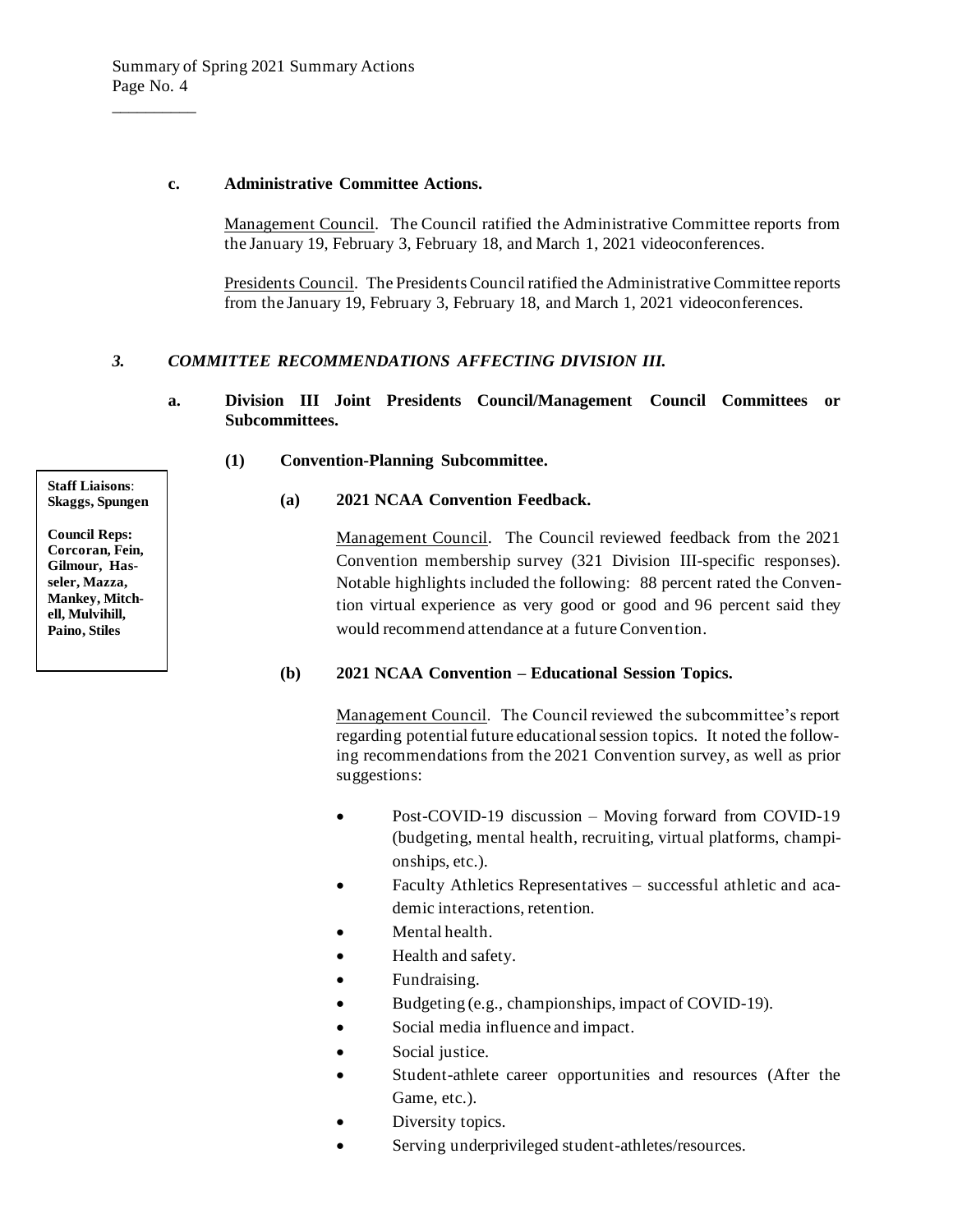Staff will survey the membership via the May Monthly Update and the NADIIIAA listserv. The survey will highlight the subcommittee's recommended educational sessions; indicate a 60- or 90-minute time preference; and denote the preference for the session to be a workshop, a Division III educational session, Issues Forum topic, or an Association-wide session. During the subcommittee's next videoconference, it will narrow the list of session topics to three.

Presidents Council. No action was necessary.

#### **(2) Strategic Planning and Finance Committee (SPFC)**.

## **(a) Division III Strategic Positioning Platform Review.**

Management Council. The Council reviewed and endorsed the proposed edits made by the Strategic Positioning Platform Working Group's review of the platform. The edits update the platform's language to better reflect Division III in 2021. The Council will review and approve the platform in final form at its July meeting. The goal is to release the updated strategic positioning platform to the membership in August 2021.

Presidents Council. The Council also reviewed and provided feedback on the platform.

## **(b) Division III Budget.**

Management and Presidents Councils. The Councils reviewed the budget to actual as of the end of March 2021 as well as the future budget projections.

#### **(3) Joint Legislative Steering Subcommittee**.

Management Council. The subcommittee had no formal report. No action was necessary.

Presidents Council. No action was necessary.

#### **b. Management Council Subcommittees.**

- **(1) Subcommittee for Legislative Relief.**
	- **2021-22 Academic Year – Eligibility Waiver – Full-Time Enrollment – Requirement for Practice or Competition – Bylaw 14.1.8.1.**

**Staff Liaisons**: **Aiken, Hartung, McCleary, Myers, Spungen**

\_\_\_\_\_\_\_\_\_\_

**Council Reps: Alexander, Brown, DiCamillo, Fein, Franks, Hammond, Lindgren, Mazza, Shields, Trachte, Walsh**

**Staff Liaisons**: **Myers, Regan**

**Council Reps: Briggs, Cooper, Decatur, Fein, Feyerherm, Miller, Shields, Ward**

**Staff Liaison**: **Berg**

**Council Reps: Aaron, Brown, DiCamillo, Mazza, McGuiness, Morgan, Sheilley, Stiles**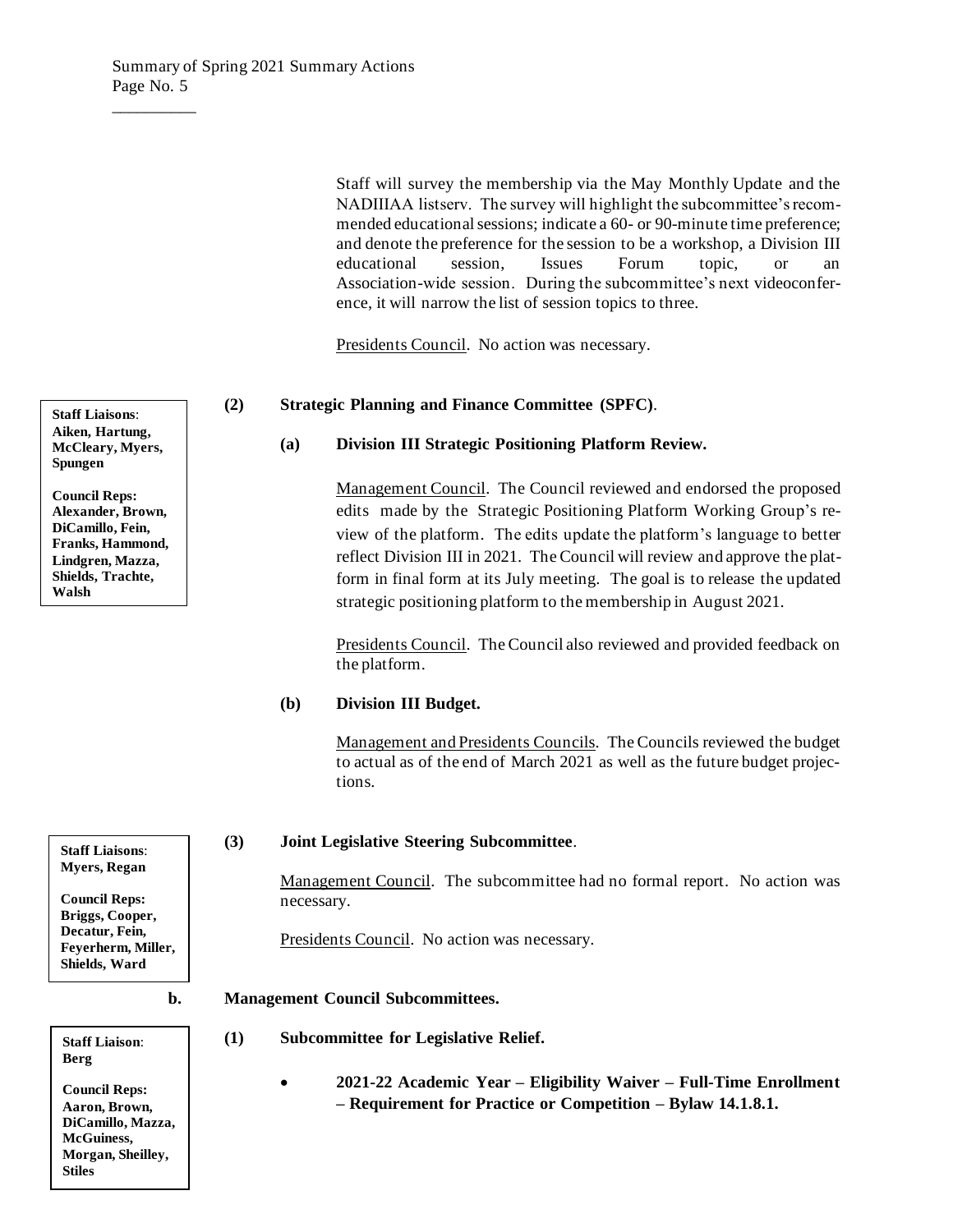Management Council. The committee recommended Presidents Council approve a blanket waiver for the 2021-22 academic year allowing a student-athlete to participate while enrolled less than full time as follows:

- 1. If a student-athlete has graduated, then they must be enrolled in a minimum of six (6) credit hours each semester in a second baccalaureate, graduate program or classes approved by an academic authority outside of athletics that progresses a professional or career goal.
- 2. If not yet graduated, then two potential paths are available:
	- a. A student-athlete would need to be enrolled a minimum of six (6) credit hours during the Fall 2021 semester and then satisfy the legislated final term exception in the spring semester of 2022; or
	- b. The student satisfies the legislated final term exception in the Fall 2021 semester and then is enrolled in a minimum of six (6) credit hours in the Spring 2022 semester in a second baccalaureate, graduate program or classes approved by an academic authority outside of athletics that progresses a professional or career goal.
- 3. This relief would be available to those on a quarter system on an equivalent basis.

As a result of the uncertainty regarding the COVID-19 pandemic during the 2020- 21 academic year, student-athletes were effectively granted an additional year and season of eligibility. The Council recognized for students that are close to graduation a certain level of enrollment flexibility is appropriate to allow these students to use this additional year during the 2021-22 academic year. The recommendation maintains a base level of enrollment thereby ensuring that Division III athletics constitutes students competing against students, while providing flexibility that supports graduation and participation. This blanket relief does not address all situations and therefore it does not preclude institutions from seeking individual relief for their student-athletes that don't satisfy the criteria in this recommendation.

Presidents Council. The Council approved the blanket waiver and noted the recommendation would be applicable only for the 2021-22 academic year.

#### **c. Division III Committees**.

**Staff Liaisons**: **Peterson-Mylinski, Williams**

- **(1) Championships Committee.**
	- **(a) 2021 Winter Championships.**

**Council Reps: Fein, Morgan, Sheilley**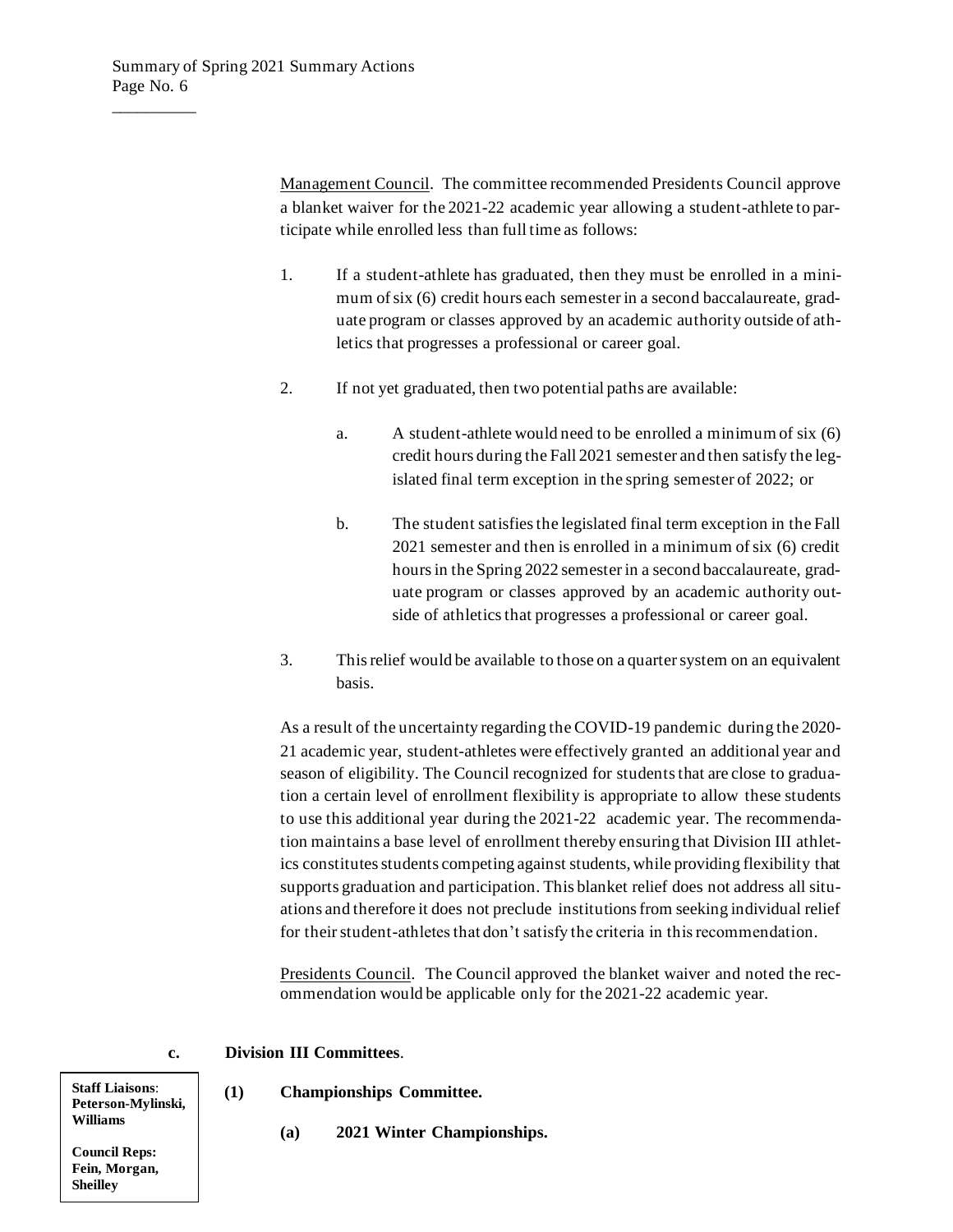Management Council. The Council ratified the Administrative Committee's approval in its February 3, 2021, report. [See Page No. 4, 2c]

Presidents Council. The Presidents Council ratified the Administrative Committee's approval in its February 3, 2021, report. [See Page No. 4, 2c]

## **(b) 2021 Spring Championships.**

Management Council. The Council received several updates regarding the Division III spring championships. The Championships Committee expanded the brackets/field sizes for spring sports up to 85 percent capacity, or to a level between 75 and 85 percent that best accommodates a manageable bracket size. The increases continue to maintain the integrity of the bracket and protect access through conference automatic qualifications and Pools B and C without impacting the formats (i.e., not adding competition sites or rounds) or changing the championship dates. Staff provided an update on the pre-determined site selections for spring championships and answered questions related to possible hosting challenges and contingency plans.

Presidents Council. No action was necessary.

#### **(2) Committee on Infractions.**

Management Council. The committee had no formal report. No action was necessary.

Presidents Council. No action was necessary.

#### **(3) Financial Aid Committee.**

#### • **Level II Reviews.**

Management Council. The Council noted the committee reviewed 18 cases and voted to refer three to NCAA Enforcement.

Presidents Council. No action was necessary.

#### **(4) Infractions Appeals Committee.**

Management Council. The committee had no formal report. No action was necessary.

Presidents Council. No action was necessary

**Staff Liaison**: **McVeigh**

**Council Rep: Feyerherm**

**Staff Liaison**: **Hartung**

**Council Rep: Corcoran**

**Staff Liaison**: **Walters**

**Council Reps: Dunsworth, Marin**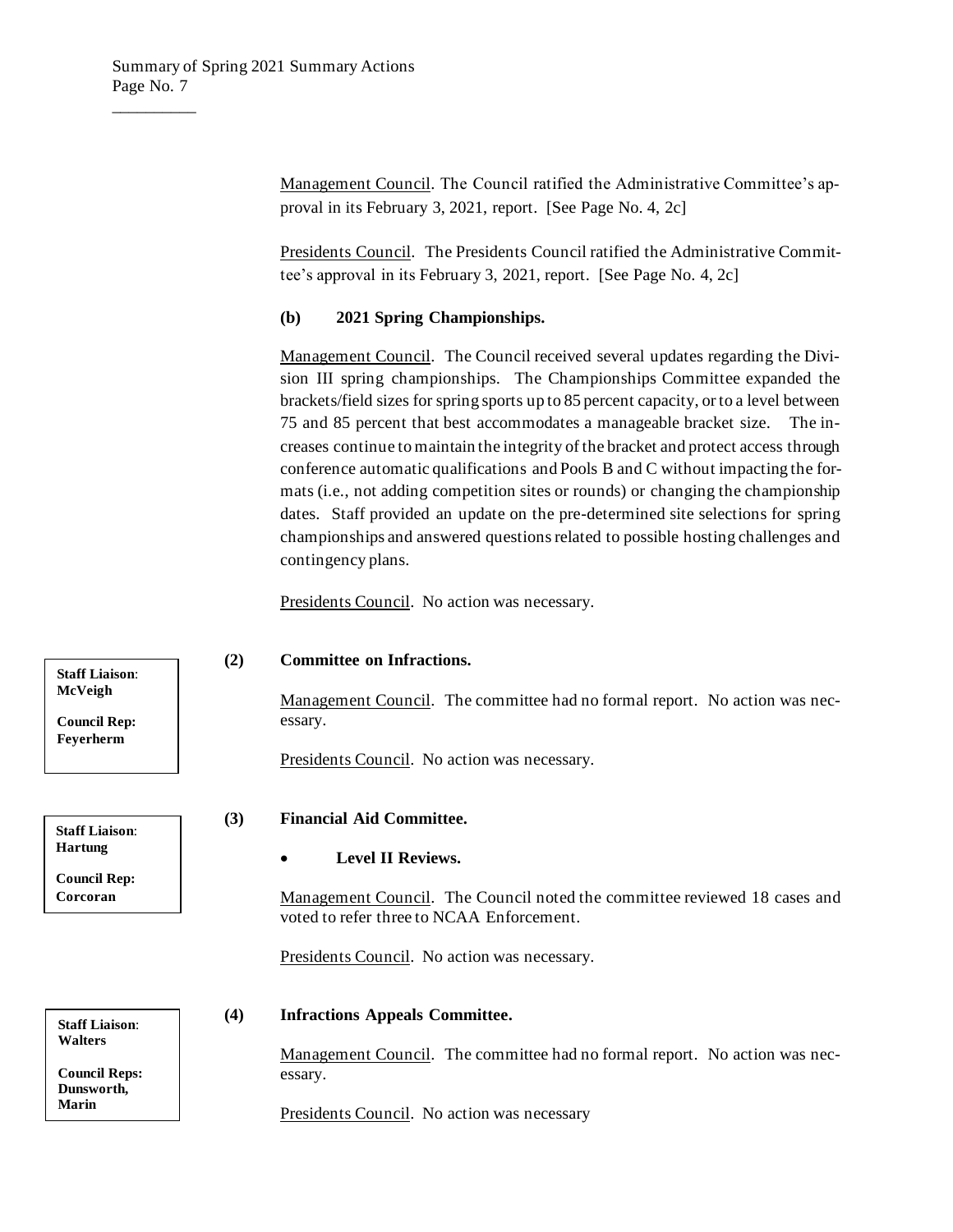**Staff Liaisons**: **Myers, Regan**

\_\_\_\_\_\_\_\_\_\_

**Council Rep: Hill**

#### **(5) Interpretations and Legislative Committee (ILC).**

**(a) Convention Legislation – Emergency Legislation in Defined Situations.**

Management Council. The Council recommended Presidents Council sponsor 2022 NCAA Convention legislation that permits the Division III Presidents Council, with three-quarters present and voting, to adopt emergency legislation when the division must respond to, or comply with, a court, alternative dispute resolution (ADR) or government order or when the Council deems it appropriate to limit or avoid NCAA liability as a result of litigation and the use of the regular legislative cycle is likely to cause undue hardship to the Association or the Division III membership because of the delay in its effective date. The "emergency legislation" adopted by the Presidents Council must be ratified by the Division III membership at the next regularly scheduled NCAA Convention.

Presidents Council. The Council approved sponorship of the 2022 NCAA Convention legislation.

#### **(b) Convention Legislation – To Permit Virtual Athletics Recruiting Presentations to Multiple Prospective Student-Athletes**

Management Council. The Council agreed to sponsor 2022 NCAA Convention allowing virtual recruiting activities that involve multiple prospective student-athlete subject to the following conditions:

- (1) The virtual recruiting activity may occur at any time of the year; may involve prospective student-athletes of any age or grade level; and does not have to be initiated by the institution.
- (2) Student-athletes may only participate in virtual recruiting events that occur during the regular academic year when they are enrolled full-time or eligible to compete. Further, the student-athlete's involvement must be voluntary, and they may not miss class.
- (3) Institutional athletics and coaching staff members, other members of the campus community, alumni and other permissible recruiters may participate in the presentation.
- (4) Institutions may publicize the logistical details concerning the virtual recruiting event but is prohibited from promoting or publicizing the participation of an individual or a group of prospective student-athletes.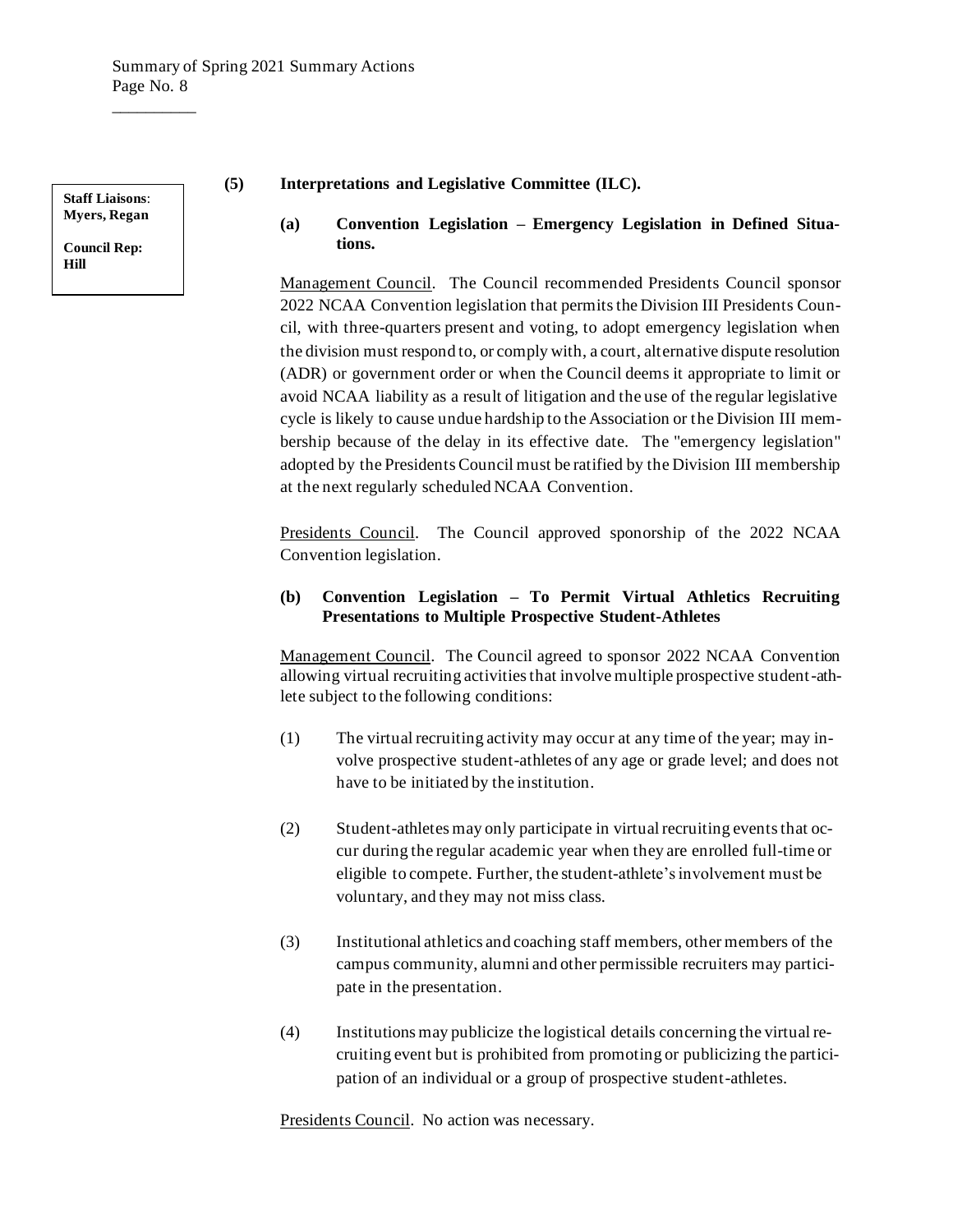## **(c) Alternative Coursework to Satisfy Full-time Enrollment Requirements.**

Management Council. The Council approved incorporating into the bylaws an official interpretation confirming that nontraditional coursework (e.g., distancelearning, correspondence, extension, internet/virtual courses) may be used to satisfy the full-time enrollment requirements for practice or competition in a manner that is consistent with established institutional policy used to determine the full-time enrollment status for all students.

Presidents Council. No action was necessary.

#### **(d) Alternative Playing and Practice Seasons Waiver.**

Management Council. The Council took no action on the Interpretations and Legislation Committee's decision not to extend the alternative playing and practice season waiver for the 2021-22 academic year and a return to the standards set forth in the current legislation. This includes all start dates for the fall of 2021, as well as all other playing and practice season regulations as set forth in Bylaw17. The Council supported the committee's commitment to review Bylaw 17 and engage the membership, via a survey, to determine if legislative changes are warranted. This review and engagement will occur over the next year to ensure appropriate consideration is given to the varying perspectives on this topic

Presidents Council. No action was necessary

#### **(6) Membership Committee.**

## **(a) Membership – Division III Membership Requirements – Sports Sponsorship Minimum Contests and Participants Requirements for Sports Sponsorship Bylaw 20.11.3.8.**

Management Council. The Council ratified the Administrative Committee's approval in its March 1, 2021, report. [See Page No. 4, 2c]

Presidents Council. The Presidents Council ratified the Administrative Committee's approval in its March 1, 2021, report. [See Page No. 4, 2c]

#### **(b) Provisional and Exploratory Membership.**

Management Council. Two institutions, Asbury University (Kentucky) and Johnson and Wales University (Charlotte) were approved for an exploratory year beginning in September 2021. Additionally, the committee approved and waived the exploratory year requirement for Asbury and the institution will begin year one of the provisional membership process in September 2021.

Presidents Council. No action was necessary.

**Staff Liaisons**: **Alford, Hartung**

**Council Rep: Stiles**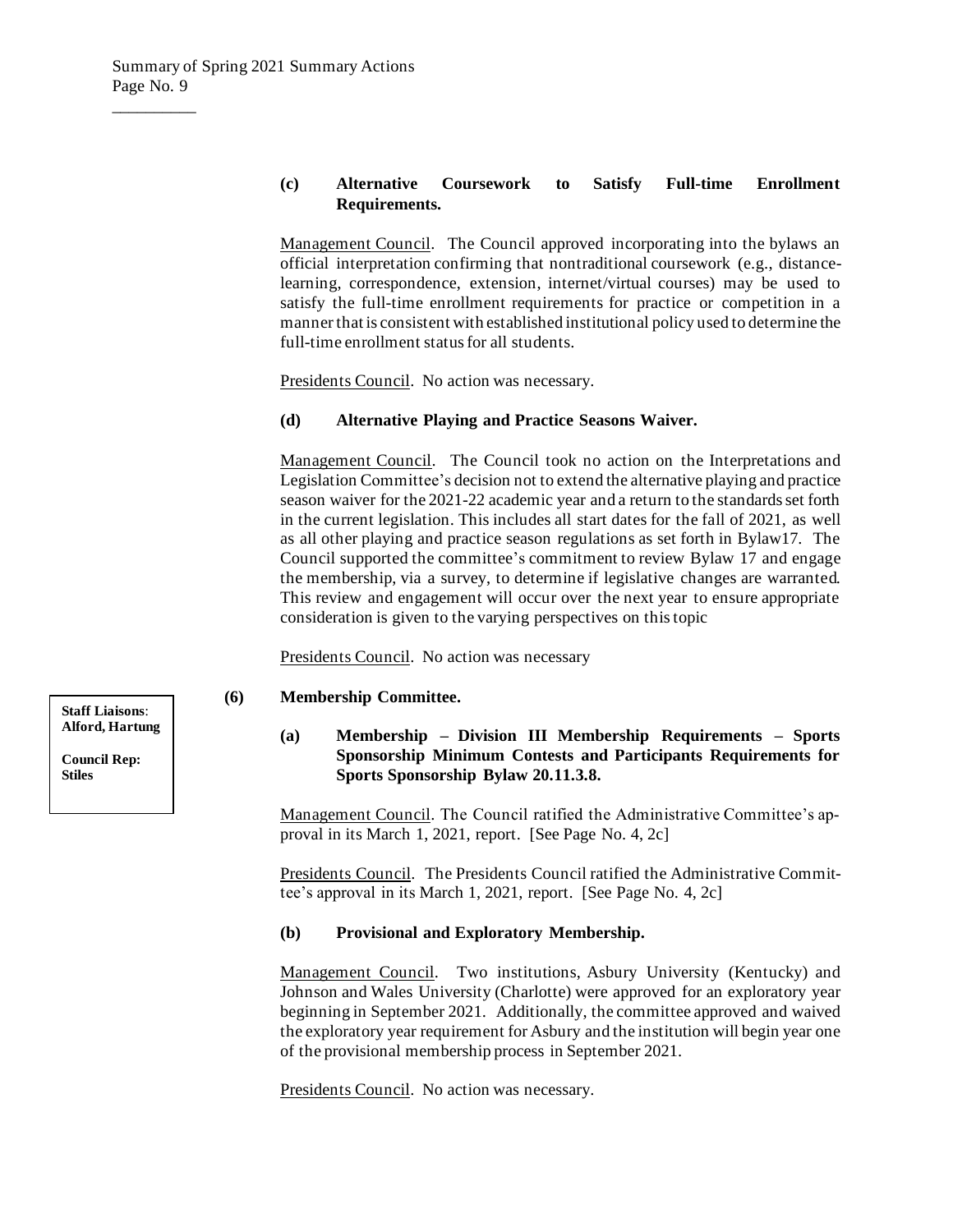**Staff Liaison**: **Roe**

\_\_\_\_\_\_\_\_\_\_

**Council Rep: McGuiness**

**Staff Liaisons**: **Barnhart, Berg, Malin, Skaggs, Spungen**

**Council Reps: Alexander, Bryant, Marin, Mulvihill**

**Staff Liaison**: **Romash** 

**Council Rep: Hill**

#### **(7) Nominating Committee.**

#### • **Governance Committee Appointments.**

Management Council. The Council ratified the Administrative Committee's approval in its January 19 and March 1, 2021, reports. [See Page No. 4, 2c]

Presidents Council. The Presidents Council ratified the Administrative Committee's approval in its January 19 and March 1, 2021, reports. [See Page No. 4, 2c]

#### **(8) Student-Athlete Advisory Committee (SAAC).**

#### **(a) Committee Elections.**

Management Council. The SAAC elected its new committee liaisons – Bridgett Finn, Lebanon Valley College, will serve on the Championships Committee; Paxton Blanchard, Keene State College, Committee on Sportsmanship and Ethical Conduct; Mercy Ogutu, Trinity Washington University, Minority Opportunities and Interest Committee; Talia Williams, Carleton College, Committee on Competitive Safeguards and Medical Aspects of Sport; Vaishnav Siddapureddy, Pomona College, the Diversity and Inclusion Working Group; and Megan Koch, Colorado College, Student-Athlete Reinstatement Committee.

Presidents Council. No action was necessary.

#### **(b) Working Group Updates.**

Management Council. The Council received an update on the following SAAC working groups: (1) Mental and Physical Health; (2) Special Olympics; and (3) Social Justice and Inclusion. At the conclusion of the recent Division III Week celebration, national SAAC promoted the second annual mental health social media campaign, which will occur May 3-6. The hashtag, #DontSleepOnStigmas, will accompany messages sent across the membership on social media.

Presidents Council. No action was necessary.

#### **(9) Student-Athlete Reinstatement Committee.**

Management Council. The Council reviewed the committee's report. No action was necessary.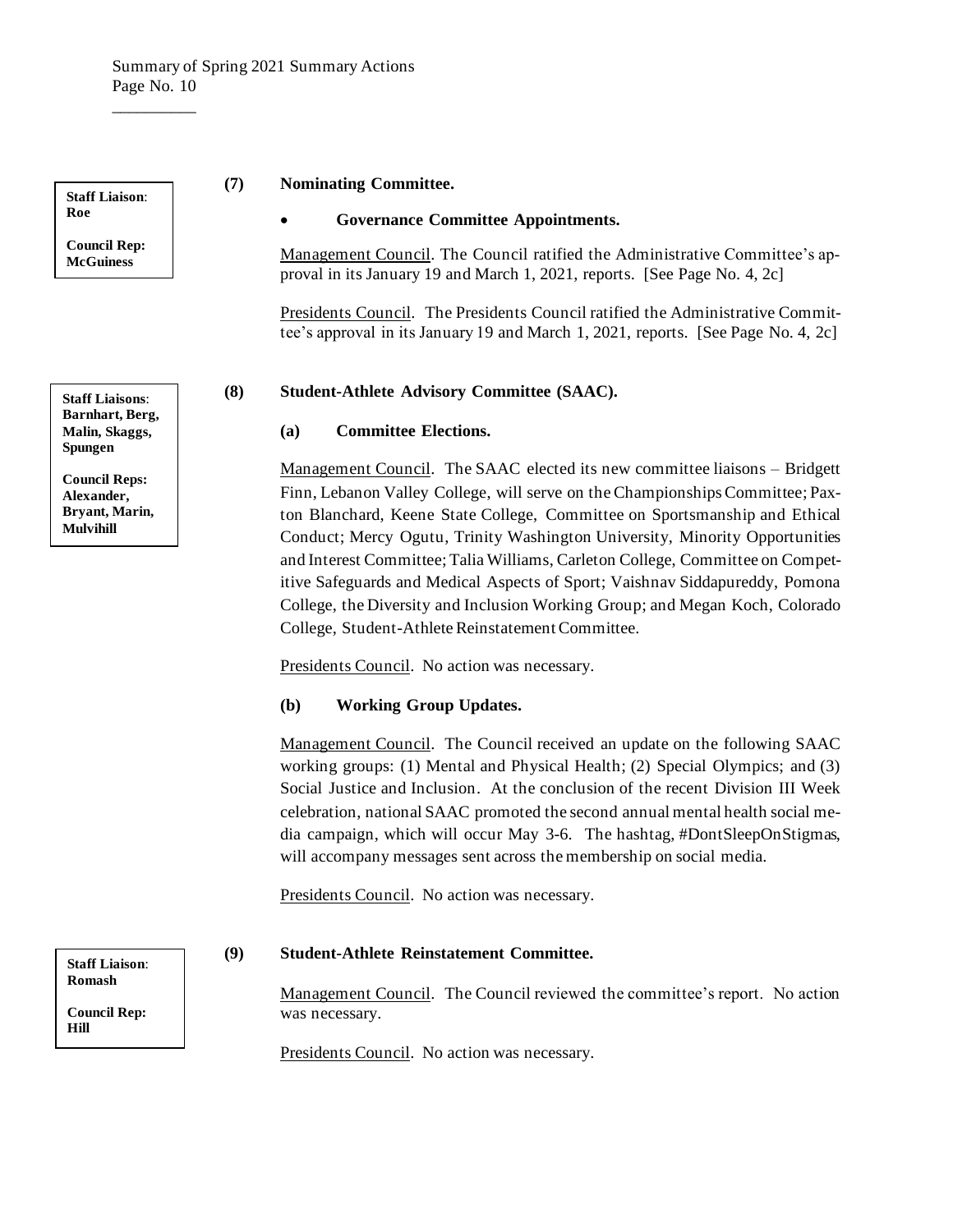#### **d. Association-Wide Committees.**

**Staff Liaisons**: **Durden, Parsons, Rohlman**

\_\_\_\_\_\_\_\_\_\_

**Council Rep: M. Walsh**

- **(1) Competitive Safeguards and Medical Aspects of Sports (CSMAS).** 
	- **(a) NCAA Division III Bylaw 18.4.1.5.5 – Ineligibility for Use of Banned Drugs -- Appeals.**

Management Council. The Council adopted noncontroversial legislation to specify that an institution may appeal a drugtesting penalty to CSMAS (or designated subcommittee), as specified by the committee's policies and procedures; further, to specify that the committee determination shall be final, binding and conclusive and shall not be subject to further review by any other authority.

Presidents Council. No action was necessary.

# **(b) NCAA Division III Bylaw 17.1.6.4.1 – Sickle Cell Solubility Test – Elimination of Written Release/Waiver.**

Management Council. The Council agreed to sponsor 2022 NCAA Convention legislation to eliminate the option for a student-athlete to sign a written release or waiver declining the sickle cell solubility test. Considerations related to the administration of sickle cell solubility tests, student-athlete privacy and institutional management of the care of trait positive student-athletes have evolved since the adoption of the original legislation which permits a student-athlete to sign a written release or waiver to "opt out" of test participation. The original legislation was intended to provide institutions with the flexibility to evaluate individual program risks and practices and determine test participation requirements at the campus level. Since there is now an opportunity for institutions to efficiently and effectively manage the administrative and privacy burdens historically tied to testing, the benefits related to the appropriate monitoring of sickle cell trait positive student-athletes support the idea of consistent mandatory testing across institutions.

Presidents Council. No action was necessary.

#### **(2) Committee on Sportsmanship and Ethical Conduct.**

Management Council. The committee had no formal report. No action was necessary.

Presidents Council. No action was necessary.

**(3) Committee on Women's Athletics (CWA).**

**Council Rep: Mitchell**

**Staff Liaisons**: **Hebberd, Wallach**

• **STUNT – Emerging Sport for Women.**

**Brownlee, Ziegler Council Rep:**

**Morgan**

**Staff Liaisons**: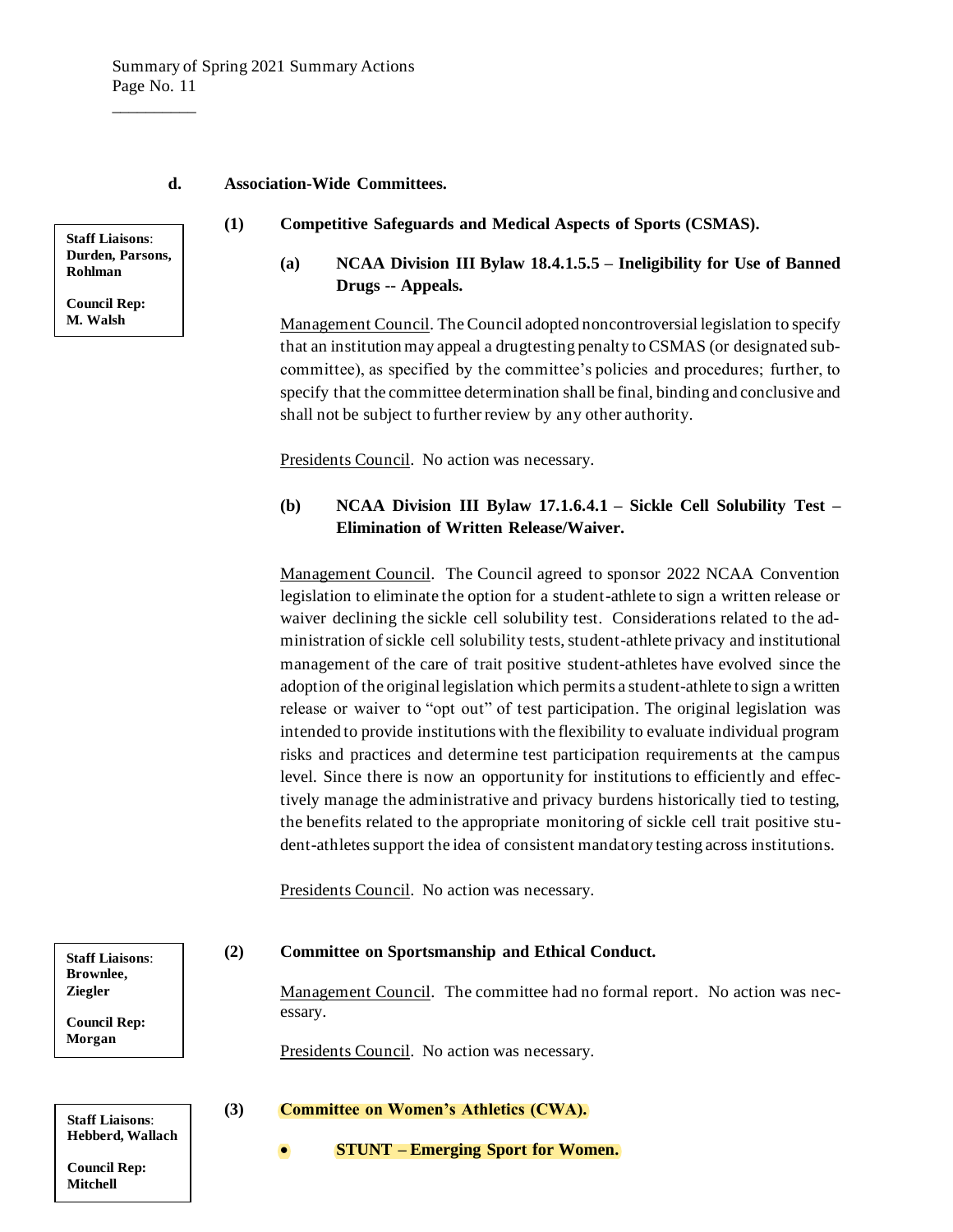Management Council. The Council approved sponsorship of 2022 NCAA convention legislation to add STUNT as an emerging sport for women. The Council noted the continued growth in high school STUNT sponsorship and participation, steady increase in the number of member institutions sponsoring STUNT, and support from the sport's national governing body as compelling rationale to include STUNT as an emerging sport for women.

Presidents Council. No action was necessary.

#### **(4) Minority Opportunities and Interests Committee (MOIC).**

Management Council. The Council reviewed the committee's report. No action was necessary.

Presidents Council. No action was necessary.

**(5) Honors Committee meeting.**

.

Management Council. The committee had no formal report. No action was necessary.

Presidents Council. No action was necessary.

#### **(6) Olympic Sports Liaison Committee (OSLC).**

Management Council. The Council reviewed the committee's report. No action was necessary.

Presidents Council. No action was necessary.

## **(7) Playing Rules Oversight Panel (PROP).**

Management Council. The Council reviewed the PROP reports. No action was necessary.

Presidents Council. No action was necessary.

#### **(8) Postgraduate Scholarship Committee**.

Management Council. The Council reviewed the committee's report. No action was necessary.

Presidents Council. No action was necessary.

**Staff Liaisons**: **Abdur-Rashid, Bazemore, Hackworth,**

 $\overline{\phantom{a}}$  . The set of the set of the set of the set of the set of the set of the set of the set of the set of the set of the set of the set of the set of the set of the set of the set of the set of the set of the set o

**Council Rep: Aaron**

**Staff Liaisons**: **Preston, Loechel, Register**

**Council Rep: Brown**

**Staff Liaisons**: **Smith, Suscha Council Rep:**

**Morgan**

**Staff Liaison**: **Seewald**

**Staff Liaisons**: **O'Barr, Thomas**

**Council Rep: Aaron**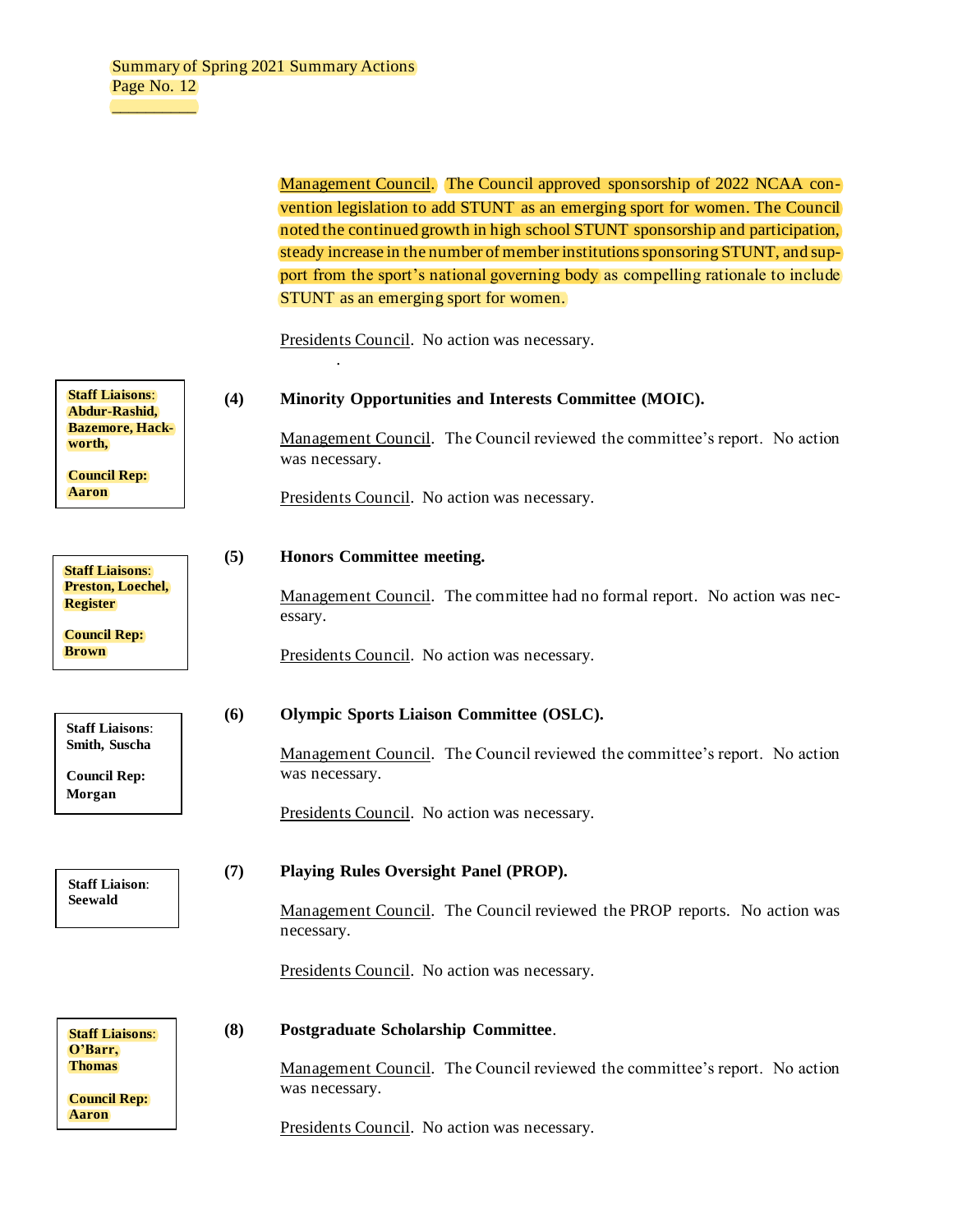| <b>Staff Liaison:</b><br><b>Bell</b><br><b>Council Rep:</b><br>Ward              | (9)  | <b>Research Committee.</b><br>Management Council. The committee had no formal report. No action was nec-<br>essary.<br>Presidents Council. No action was necessary. |
|----------------------------------------------------------------------------------|------|---------------------------------------------------------------------------------------------------------------------------------------------------------------------|
| <b>Staff Liaison:</b><br><b>Thomas</b><br><b>Council Rep:</b><br><b>Mitchell</b> | (10) | <b>Walter Byers Scholarship Committee.</b><br>Management Council. The committee had no formal report. No action was nec-<br>essary.                                 |

Presidents Council. No action was necessary.

#### *4. PROPOSED LEGISLATION FOR THE 2022 CONVENTION.*

Management Council. The Council already acted on noncontroversial legislation for the 2022 Convention. No action was necessary.

Presidents Council. No action was necessary.

#### *5. DIVISION III INITIATIVES AND UPDATES.*

#### **a. Diversity and Inclusion Working Group.**

Management Council. The Council reviewed the working group's report. No action was necessary.

Presidents Council. No action was necessary.

#### b. **Faculty Athletics Representative (FAR) Advisory Group.**

Management Council. The Council reviewed the advisory group's report. No action was necessary.

Presidents Council. No action was necessary.

# **c. LGBTQ Working Group.**

Management Council. The Council received an update on a recent open letter in support of transgender student-athletes sent by the Division III LGBTQ OneTeam facilitators. The letter was sent to the Human Rights Campaign, OutSports magazine and several additional outlets. It condemns recent state legislation and calls on elected officials across the country to immediately halt this legislation that is aimed at excluding transgender youth and young adults from equal and equitable participation in sport. The LGBTQ Working Group drafted a similar letter to the Division III Management and Presidents Councils.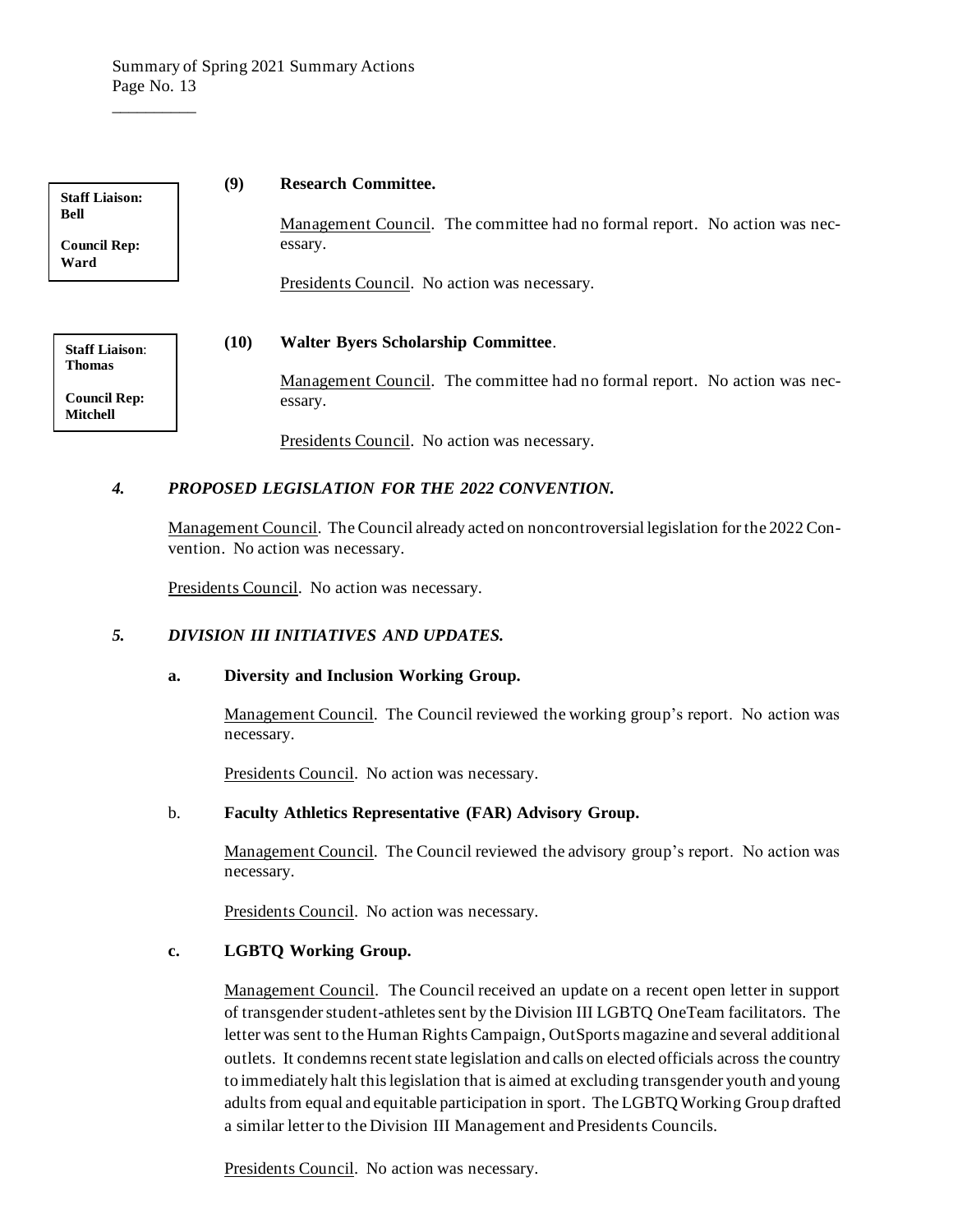## **d. Division III Identity Initiative.**

Management Council. The 10-year celebration of the Division III Identity Initiative officially concluded April 11 in conjunction with Division III Week, held April 5-11. The goal of the celebration was to recognize the impact of the initiatives over a three-month span via social media. Since the 2021 NCAA Convention, over 50 posts were shared with the membership, detailing the positive impact this enterprise has had on the division.

Presidents Council. No action was necessary.

## **e. Technology Users Group**.

Management Council. The Council reviewed the users group's report. No action was necessary.

Presidents Council. No action was necessary.

## **f. Division III Officiating Strategic Plan.**

Management Council. The Council reviewed the final version of the Division III Commissioners Association (DIIICA) Strategic Plan for Collegiate Officiating. It is the culmination of an 18-month study that included the collection and analysis of data for the purpose of addressing a perceived crisis in collegiate officiating. The plan has five key pillars and the DIIICA is continuing to work with the PICTOR Group to prioritize the implementation plan based on existing resources.

Presidents Council. No action was necessary.

# **g. Feedback from Conference Meetings.**

Management Council. The Council provided updates from recent conference virtual meetings. No action was necessary.

Presidents Council. No action was necessary.

# *6. ASSOCIATION-WIDE UPDATES AND ISSUES.*

## **a. Board of Governors (BOG) Update**.

Management and Presidents Councils. The Councils received an update on the following Board of Governors topics: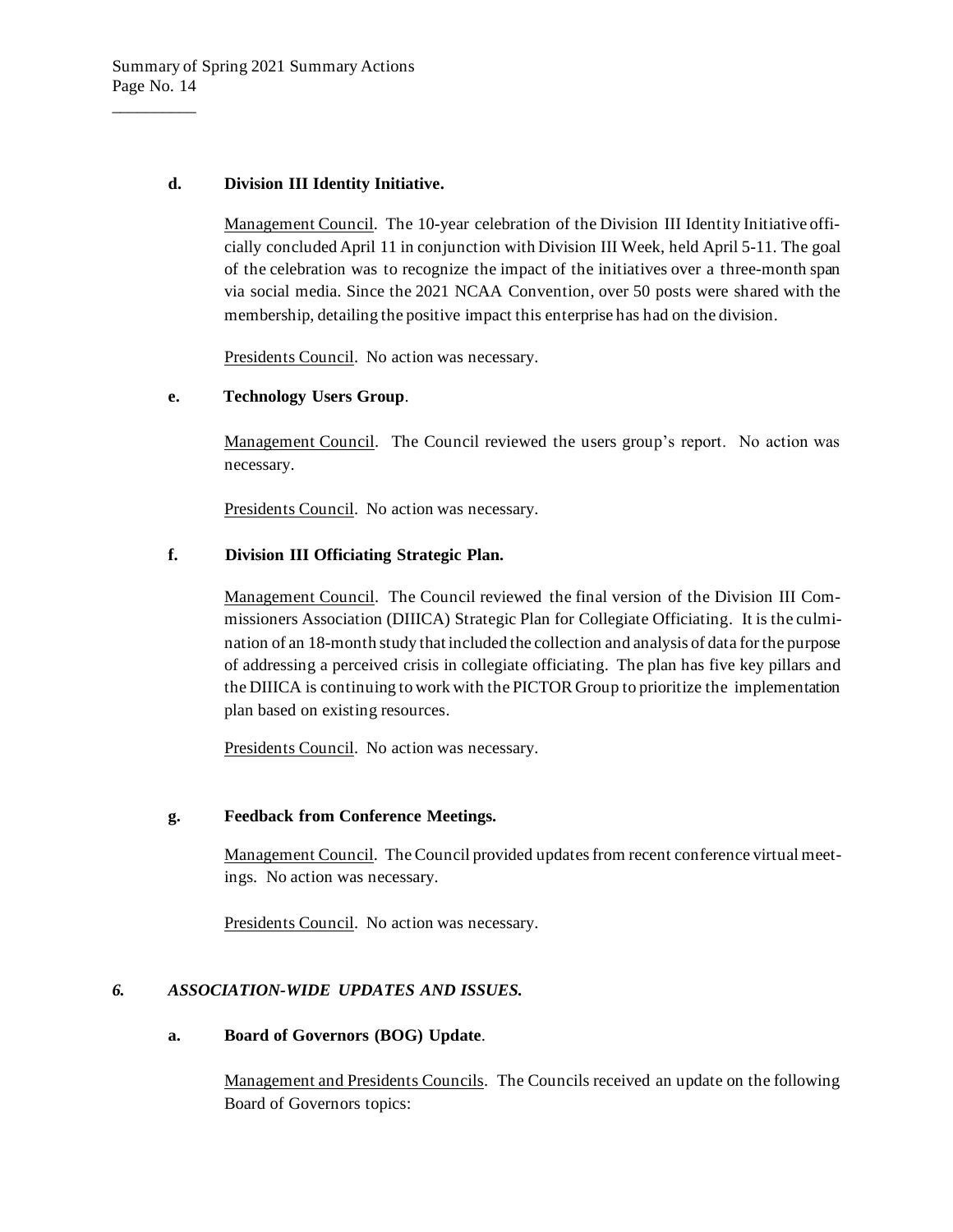(1) Name, Image, and Likeness. At the 2021 NCAA Convention, the Division III Presidents Council postponed a vote on a proposal granting Division III studentathletes greater opportunities to use their Name, Image and Likeness for commercial purposes due to judicial, political, and governmental enforcement concerns. Presidents Council voiced its disappointment on the delay and reaffirmed its commitment to providing NIL opportunities to Division III student-athletes as soon as practical.

Many of these concerns continue to exist and therefore the Council cannot act at this time. The Council recognizes, however, that if these concerns are resolved prior to the next Council meeting in early August, the Council supports the Division III Administrative Committee taking immediate legislative action to allow for name, image, and likeness opportunities for Division III student-athletes. .

- (2) Transgender student-athlete participation. The BOG is tracking on evolving state legislation concerning transgender athletes that may impact future NCAA policy considerations. Currently four states have signed bills banning transgender student-athlete participation and twenty more have introduced legislation. The BOG released a statement regarding the recent state activity. The statement noted the BOG firmly and unequivocally supports the opportunity for transgender studentathletes to compete in college sports. This commitment is grounded in our values of inclusion and fair competition. When determining where championships are held, NCAA policy directs that only locations where hosts can commit to providing an environment that is safe, healthy, and free of discrimination should be selected.
- (3) Gender equity review. The Board of Governors recently announced a comprehensive review of all championships in the Association to identify any gaps that need to be addressed, both qualitatively and quantitively, to achieve gender equity. To assist the NCAA in this effort, the BOG has retained the law firm of Kaplan Hecker & Fink LLP, which has significant experience in Title IX and gender equity issues, to evaluate practices and policies and provide recommendations. The goal is to have preliminary assessments in late April, with a final report this summer after the completion of all championships.

#### **b. Committee to Promote Cultural Diversity and Equity.**

Management Council. No action was necessary.

Presidents Council. The Council reviewed the committee's report. No action was necessary.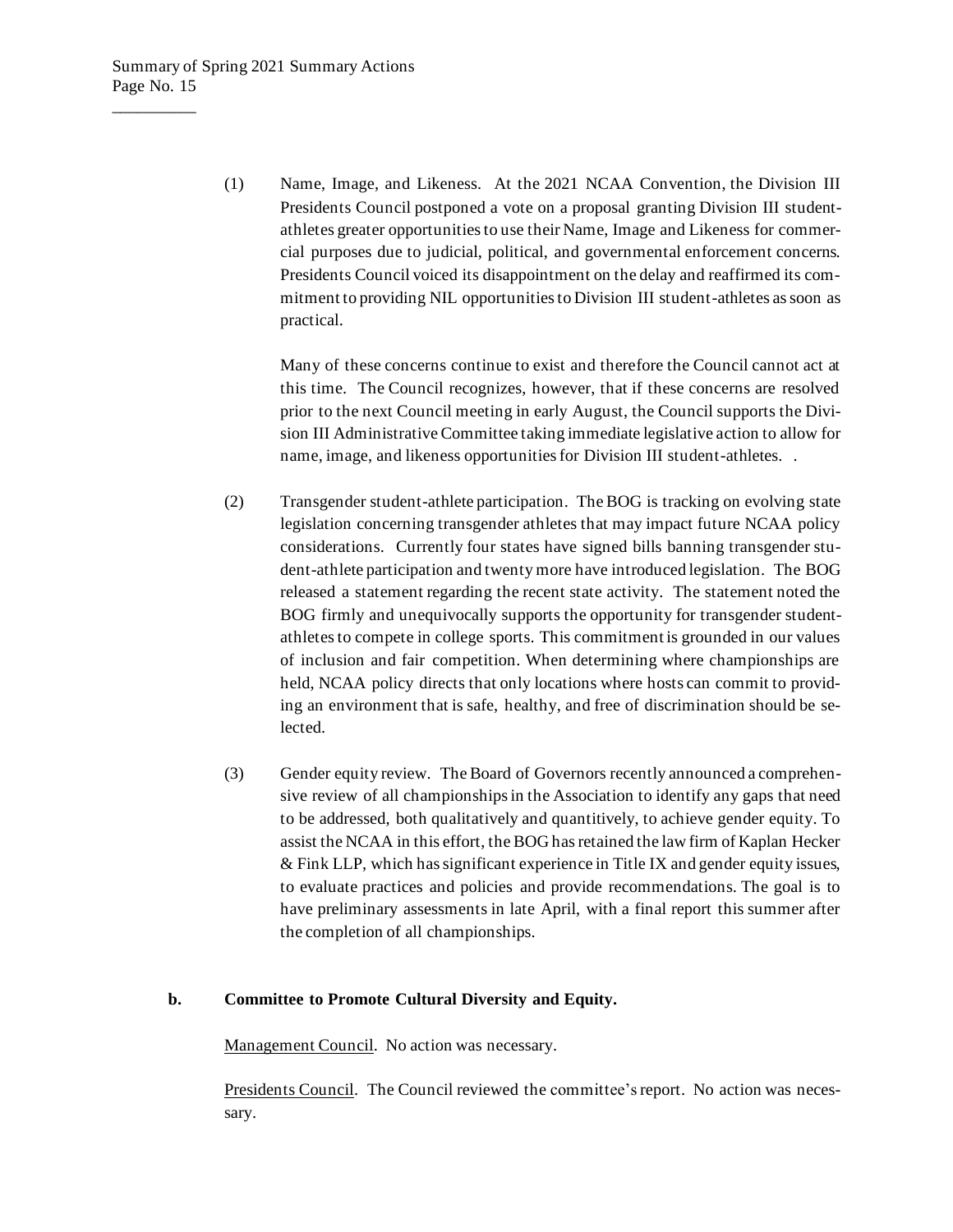#### **c. Sport Science Institute (SSI) updates.**

#### • **Division III Football Concussion Task Force.**

Management and Presidents Councils. The Councilsreceived an update on the recent head trauma and concussion trends as reported at this year's NCAA Football Concussion Data Task Force meeting. The data trends show a disproportionate number of head impact exposures during the football preseason as compared to the regular season. Additionally, most head impact exposures occur during practices and not games. With the recent trends, the Sport Science Institute asked each division to gather information and possibly recommend future policy and/or legislative changes to mitigate the issue. Division III has created a working group and developed a survey to distribute to Division III head football coaches to collect data on practice components. After its review of the survey feedback, the working group will recommend policy and/or legislative changes to the appropriate governance committee, if needed.

#### **d. Campus Sexual Violence Policy Implementation Task Force.**

Management Council. In April 2020, the BOG expanded the Association-wide policy on campus sexual violence to include individual accountability measures. To fully serve the membership in fulfilling this annual policy requirement, the BOG directed the development of a membership task force to provide resources to assist members in developing implementation measures on campus. The task force has developed operational guidelines, best practices and supporting documentation that campuses can use to implement the expanded policy effective with the 2022-23 attestation reporting. The Council provided feedback on the resources and requested guidance on logistical challenges (e.g. disclosure of a Title IX violation in high school) with implementing the new attestation requirements.

Presidents Council. No action was necessary.

#### **e. Division I Sustainability Working Group.**

Management Council. Staff provided an update on the current review of Division I sustainability, primarily in four areas: governance, financial concerns, membership requirements and legal fees. The initial report to the Division I Board in April will be largely focused on short-term recommendations associated with recruiting legislation (e.g. virtual recruiting, dead periods) to extend the flexibility provided in 2020-21. A number of longterm recommendations will remain under consideration over the next year (e.g. sports sponsorship requirements, enforcement process).